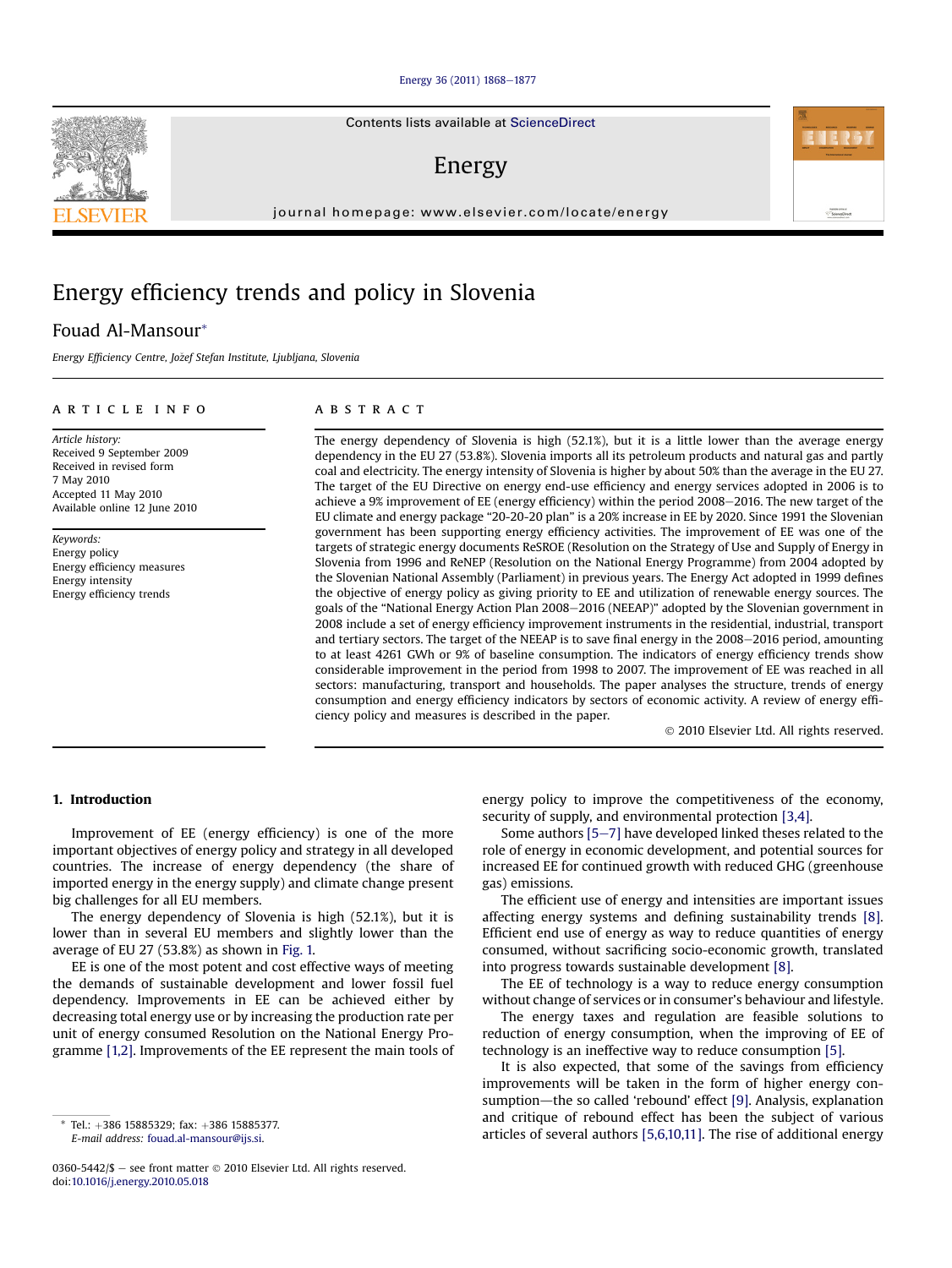

Fig. 1. The energy dependency of EU member countries in 2006. Source: Eurostat

consumption enabled by energy efficiency increases (rebound) has negative impact on energy efficiency policy and can become ineffective [6].

An IEA (International energy agency) analysis of their member countries found that the 28 member countries are engaged in promoting innovative financial instruments, energy efficiency strategies and action plans [4,12]. The governments of IEA member countries are increasingly turning to energy efficiency measures to meet GHG (greenhouse gas) mitigation, energy security and economic development goals. They are designing policies to promote EE in buildings, the adoption of standby power, the phasing out of inefficient lighting, correct tyre-inflation and related policies, and EE in utilities [4,12].

The main objectives of EU energy policy are sustainability, competitiveness and security/reliability of supply [13]. To achieve the goals of energy and climate policy, the EU adopted different directives regarding the efficient use of energy, increasing utilization of renewable energy sources and reduction of GHG emissions.

In 2006, the EU adopted the Directive on energy end-use efficiency and energy services [14] to achieve a 9% improvement of EE within the period 2008-2016. The EU members should adopt the EEAP (Energy Efficiency Action Plans) to achieve the target of the Directive.

The last document adopted by the EU is the climate and energy package "20-20-20" to 2020 [15]. The targets of the EU climate and energy package "20-20-20 plan" are to reduce GHG emissions by 20%, to increase the share of renewables in energy consumption and to improve EE by 20%, all of it by 2020.

Slovenia also ratified the Kyoto Protocol [16] to the United Nations Framework Convention on Climate Change and thereby undertook an obligation to reduce its  $CO<sub>2</sub>$  emissions by 8% by 2010, regarding the base year 1986 (for other countries 1990). The action programme for reducing GHG emissions was adopted by the Government in July 2003 [17,18]. Intensive utilization of the savings potential is one of major instruments to achieve the Kyoto target.

For monitoring, evaluation and for cross-country comparison, different sets of energy efficiency indicators have been developed by the IEA<sup>1</sup> and in the Odyssee project [19,20]. Many studies in previous years have tried to analyse energy efficiency trends and progress at the level of countries for the whole economy (including all sectors)  $[2,4,19,21-25]$  or by sectors  $[1,26]$ .

Energy efficiency indicators provide information to policymakers and aid in the design of focused energy efficiency policies and measures and can be used to monitor the progress or impact of energy efficiency initiatives [27].

Different energy efficiency indicators for monitoring of the energy efficiency progress on a sectoral or sub-sectoral level [28] are developed.

To research the impact of structure changes on EE or energy intensity, a decomposition method is used especially for industry [1,28]. A general survey of decomposition studies has been done by [29], which explained and classified decomposition methods.

The main objective of this paper is to analyse the energy efficiency policy in Slovenia in previous years and how it represents the trends of EE using Odyssee indicators. The trends reflect the impact of the implementation of energy efficiency policy (measures), technology improvement and voluntary improvement of EE by sector.

#### 2. Structure of the energy supply in Slovenia

The Slovenian economy was characterised at the beginning of its existence in 1990 by relatively high-energy consumption. The GDP



Fig. 2. Energy consumption and GDP (gross domestic product) in Slovenia. Source: Statistical Office of the Republic of Slovenia

 $1$  The International energy agency (IEA) has since 1997 developed a series of energy indicators to study energy-use developments and analyse factors behind changes in energy use and  $CO<sub>2</sub>$  emissions. Energy indicators (and the underlying databases) reveal key relationships between energy use, energy prices and economic activity.